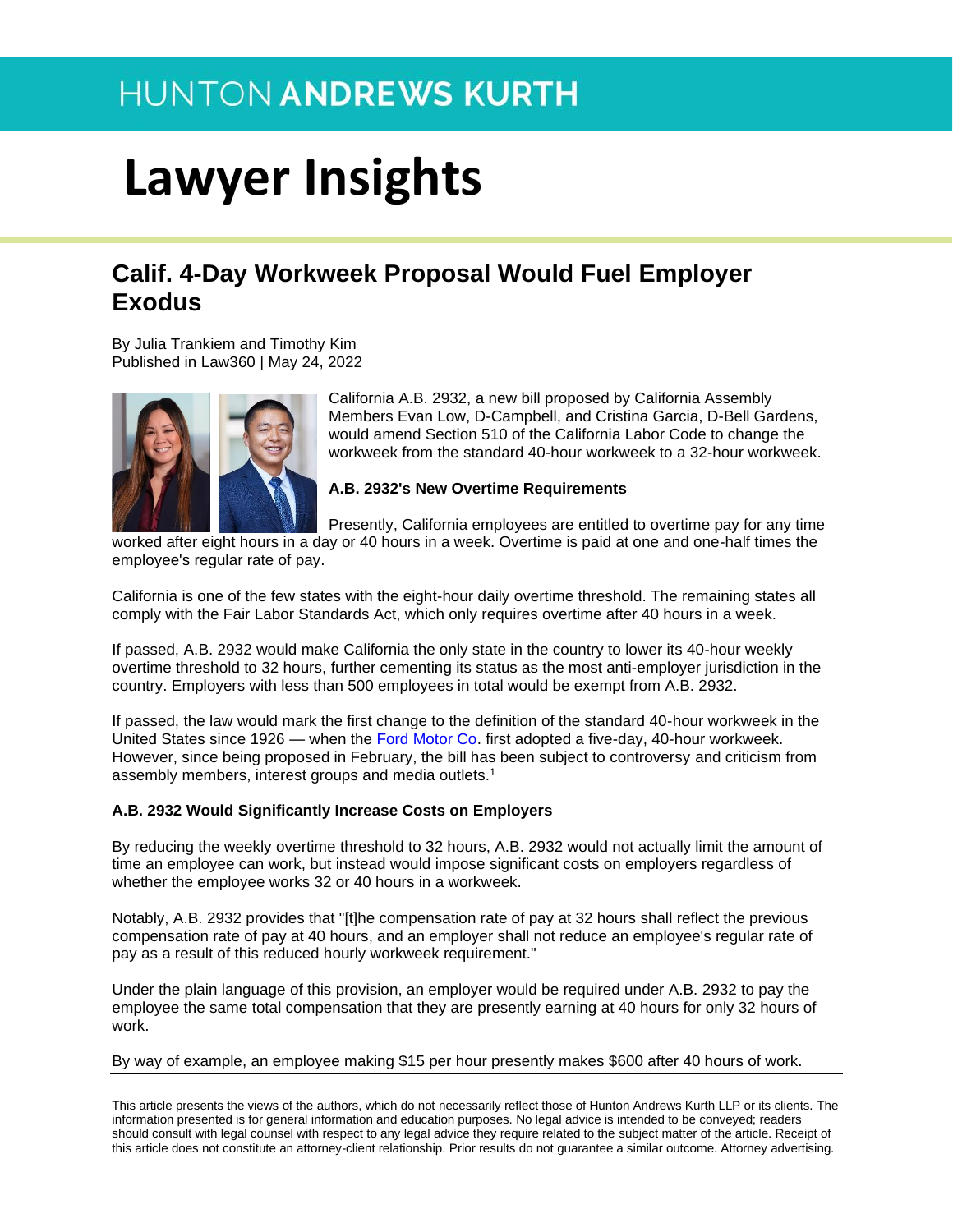#### **Calif. 4-Day Workweek Proposal Would Fuel Employer Exodus**

By Julia Trankiem and Timothy Kim Published in Law360 | May 24, 2022

Under A.B. 2932, this employee would be required to make \$600 after just 32 hours of work, meaning their hourly rate would become \$18.75 per hour — a 25% increase.

If the employer needs the employee to work overtime, the regular rate of pay — assuming no other forms of compensation in the calculation — would be at least \$28.12 per hour. A business would therefore be paying the employee \$28.12 for every hour worked on the fifth day — an 87% increase from \$15 per hour.

In this challenging economic and regulatory environment, such a significant rise in labor costs will not be sustainable for many businesses. Rather, such a large increase in labor costs will greatly reduce the ability of businesses — particularly small and medium-sized businesses — to hire or create new job positions and will therefore limit job growth in California.

#### **A.B. 2932 Would Not Actually Increase Employee Flexibility**

While A.B. 2932 would force employers to subsidize a backdoor increase in wages and overtime, there is no reason to believe that it will result in the imagined improvements to quality of life and work-life balance promoted by Garcia — particularly given that the bill does not address exempt employees.<sup>2</sup>

Thus, A.B. 2932 simply pays lip service to these goals rather than coming up with workable alternative solutions that could actually benefit both employers and employees in California.

For example, instead of imposing new costs on employers, the California Legislature could reform the state's unnecessarily rigid wage and hour laws to allow employees greater flexibility in their weekly schedules that would be better aligned with the modern workplace.

Currently, California's inflexible Labor Code, draconian penalty system and convoluted alternative workweek schedule process dissuade employers from allowing employees to have more flexibility during their workday. Indeed, many employers are hesitant to continue to offer telecommuting after the pandemic precisely because California's wage and hour laws were not designed with telecommuting employees in mind.

However, any failure by employers to adhere to these rules could immediately trigger penalties and attorney fees under various Labor Code provisions. Rather than increasing employee flexibility, A.B. 2932 will only serve to further fuel the ongoing employer exodus from California to more pro-business states.

#### **A.B. 2932 Will Result in Reduced Hours for Hourly Workers**

In all likelihood, the unintended consequence of A.B. 2932 will be a net reduction in hours for the vast majority of hourly workers. In fact, many businesses have already scaled back their hours as a result of increased costs and ongoing shortages in the labor market.

This will force employers to scale back hours even more so and will make many employers — facing a significant increase in labor costs — very reluctant to offer any hourly workers 40 hours of work per week.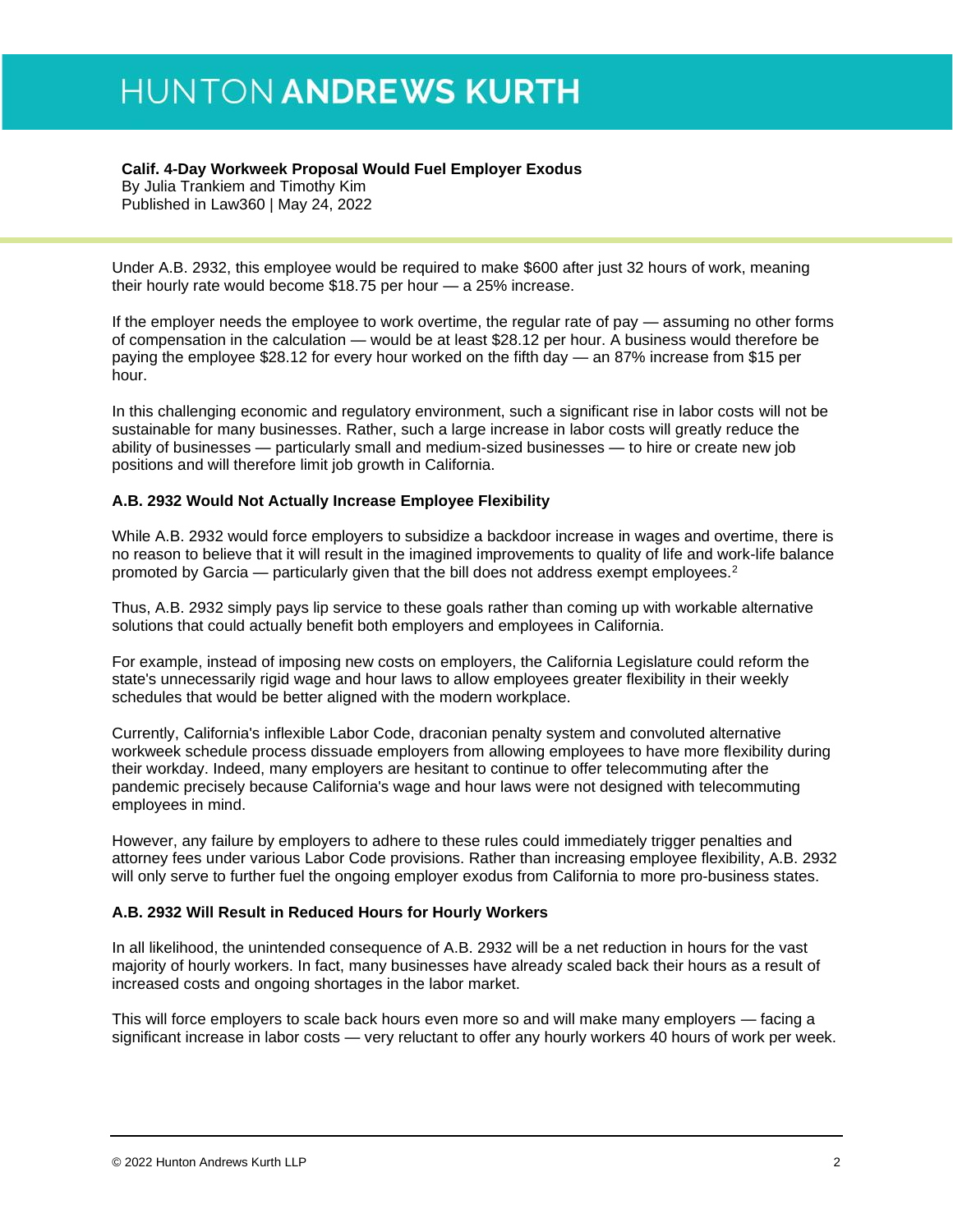#### **Calif. 4-Day Workweek Proposal Would Fuel Employer Exodus**

By Julia Trankiem and Timothy Kim Published in Law360 | May 24, 2022

#### **The Unclear Future of A.B. 2932**

As of now, it is still unclear whether A.B. 2932 has a realistic chance of being enacted into law. The bill has proven to be controversial among assembly members during an election year and its progress has stalled. Recently, on April 29, A.B. 2932 was put on hold after the bill failed to meet legislative policy committee deadlines for consideration.

Thus, the bill has essentially been shelved for the remainder of this election year, while also keeping it open for a return next session. Neither Low nor Garcia have yet to announce a commitment to bring the bill back up next year for a committee vote.

All in all, A.B. 2932's proposed changes — which are unprecedented and a radical departure from understood norms — would result in significant increases in costs for employers, reduced hours for hourly employees and may not result in the hoped-for improvements to the quality of life for California workers.

Given the historic labor shortage that is ongoing, the exodus of employers and workers from California due to high costs, and raising inflation threatening a potential recession, the Legislature would be far better off reforming the state's unnecessary rigid wage and hours laws to allow employers and employees greater flexibility to set their own work schedules.

#### **Notes**

1. See, e.g., [https://www.sacbee.com/news/politics-government/capitol](https://www.sacbee.com/news/politics-government/capitol-alert/article260999362.html)[alert/article260999362.html;](https://www.sacbee.com/news/politics-government/capitol-alert/article260999362.html) [https://californiaglobe.com/articles/32-hour-workweek-bill-is-punitive-attempt](https://californiaglobe.com/articles/32-hour-workweek-bill-is-punitive-attempt-to-force-ca-employers-to-increase-wages-and-pay-extra-overtime/)[to-force-ca-employers-to-increase-wages-and-pay-extra](https://californiaglobe.com/articles/32-hour-workweek-bill-is-punitive-attempt-to-force-ca-employers-to-increase-wages-and-pay-extra-overtime/)[overtime/;](https://californiaglobe.com/articles/32-hour-workweek-bill-is-punitive-attempt-to-force-ca-employers-to-increase-wages-and-pay-extra-overtime/) [https://www.hcamag.com/us/specialization/employment-law/california-considers-four-day](https://www.hcamag.com/us/specialization/employment-law/california-considers-four-day-workweek/402327)[workweek/402327.](https://www.hcamag.com/us/specialization/employment-law/california-considers-four-day-workweek/402327)

2. [https://www.sacbee.com/news/politics-government/capitol-alert/article260999362.html.](https://www.sacbee.com/news/politics-government/capitol-alert/article260999362.html)